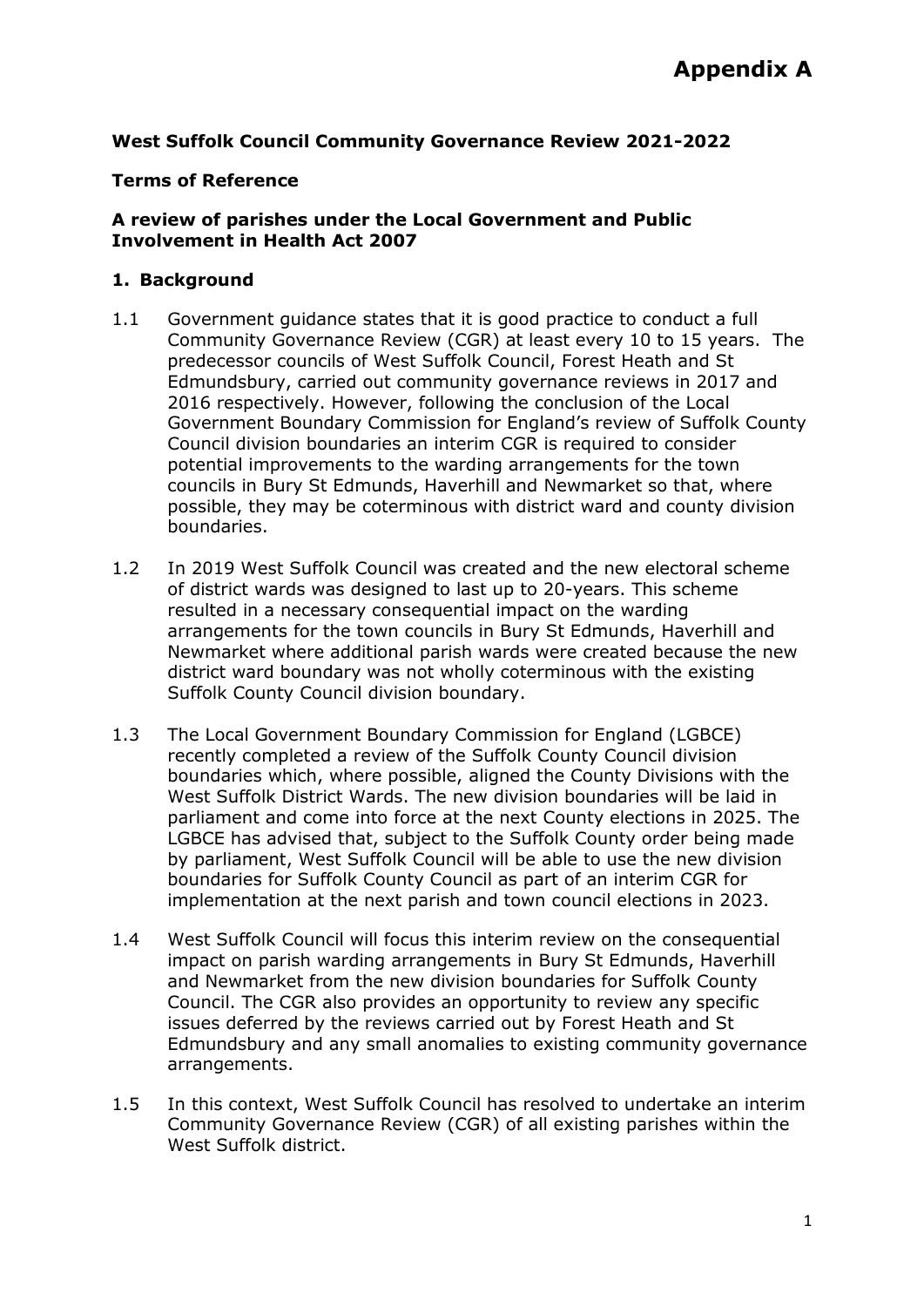- 1.6 The objective of undertaking a community governance review is to ensure that local governance will continue to be effective and convenient and will reflect the identities and interests of local communities.
- 1.7 In undertaking the review, the Council will be guided by Part 4 of the Local Government and Public Involvement in Health Act 2007 (referred to as 'the 2007 Act'), the relevant parts of the Local Government Act 1972, Guidance on CGRs issued by the Department of Communities and Local Government and the Local Government Boundary Commission for England in March 2010.
- 1.8 Section 81 of the 2007 Act requires the Council to publish its Terms of Reference for the Review which clearly set out the focus of the review.
- 1.9 These terms of reference provide the aims of the review, the legislation that guides the process and the areas that the council will consider as part of the review process.
- 1.10 In accordance with the legislation, if any modifications are made to the terms of reference, these will also be published accordingly.

# **2. What is a Community Governance Review?**

- 2.1 Community Governance Reviews provide councils with an opportunity to make changes to community governance arrangements to ensure that they provide for cohesive communities, improved community engagement, better local democracy and result in improved effective and convenient delivery of local services.
- 2.2 A CGR is a legal process whereby West Suffolk Council can consider the following:
	- creating, merging, altering or abolishing parishes,
	- the naming of parishes and the style of any new parishes,
	- the electoral arrangements for parishes, i.e. the ordinary year of election, council size (the number of parish councillors) and parish warding,
	- grouping of parishes under a common parish council or de-grouping of parishes.
- 2.3 A CGR must reflect the identities and interests of communities and should take account the impact of community governance arrangements on community cohesion and the size, population and boundaries of a local community or parish.

# **3. What do Parish and Town Councils do?**

3.1 Parish Councils represent the most local form of government and can own land and assets, employ staff and provide services at a local level, this can include open space and recreation, cemeteries, grass cutting, street lighting etc. They can raise funds to meet the costs of administration and provision of services through setting a precept which forms part of council tax bills levied on council tax payers in the parish. Parish Councils can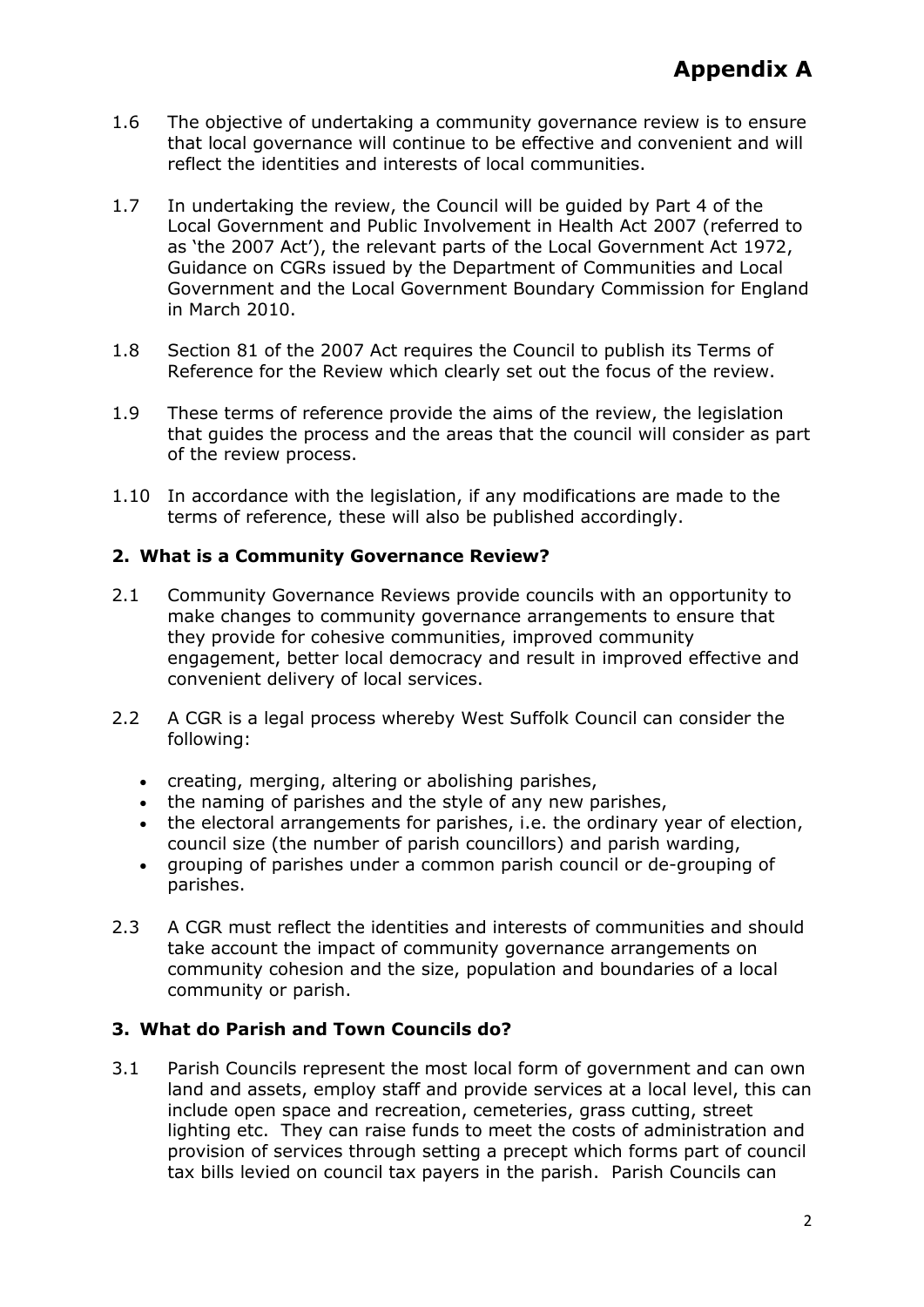also provide a local voice for the community responding to consultations and raising concerns with the relevant organisations.

3.2 A Parish Council is made up of parish councillors elected by the local government electors in the parish with elections taking place every four years. The next scheduled elections are in May 2023 and vacancies within the four-year term are filled by co-option or by election if 10 local government electors request it.

# **4. Who will undertake this review?**

- 4.1 West Suffolk Council is responsible for undertaking CGRs within its area.
- 4.2 West Suffolk Council will set up a Task & Finish Group (The CGR Task and Finish Group) to oversee the review process and to make draft recommendations to Council for consultation and then final recommendations to Council for approval which will subsequently be implemented by the making of a Community Governance Order.
- 4.3 The lead officer for the review is Ben Smith, Business Partner for Governance. (Email: [Ben.Smith@westsuffolk.gov.uk\)](mailto:Ben.Smith@westsuffolk.gov.uk)

### **5. Areas under review**

- 5.1 This interim review includes the following aspects of community governance arrangements for existing parishes:
	- To consider the names and styles of any existing parish council;
	- To consider the number of councillors to be elected to any existing parish council;
	- To consider the boundaries of any existing parish council; and
	- To consider the warding arrangements of any existing parish council, including the number and boundaries of any such wards, the number of councillors to be elected for any such ward, and the name of any such ward.
- 5.2 The review will not automatically mean there will be changes but will examine whether there is a case for change. The Council is not seeking a particular solution at this stage. It wishes to test views and assess what solutions are the right ones to pursue with each individual Parish.
- 5.3 As resolved by St Edmundsbury Borough Council in 2016 the 2021-2022 CGR will consider the parish governance arrangements for the growth site to the east of Bury St Edmunds, which is commonly known as Lark Grange and is within the Rushbrooke with Rougham Parish area, and determine if they should be amended now that a significant number of properties are occupied on that site.
- 5.4 This interim review will not consider issues involving Principal Area Boundaries or any issues which were included and resolved as part of the reviews undertaken by Forest Heath and St Edmundsbury councils in 2017 and 2016 respectively: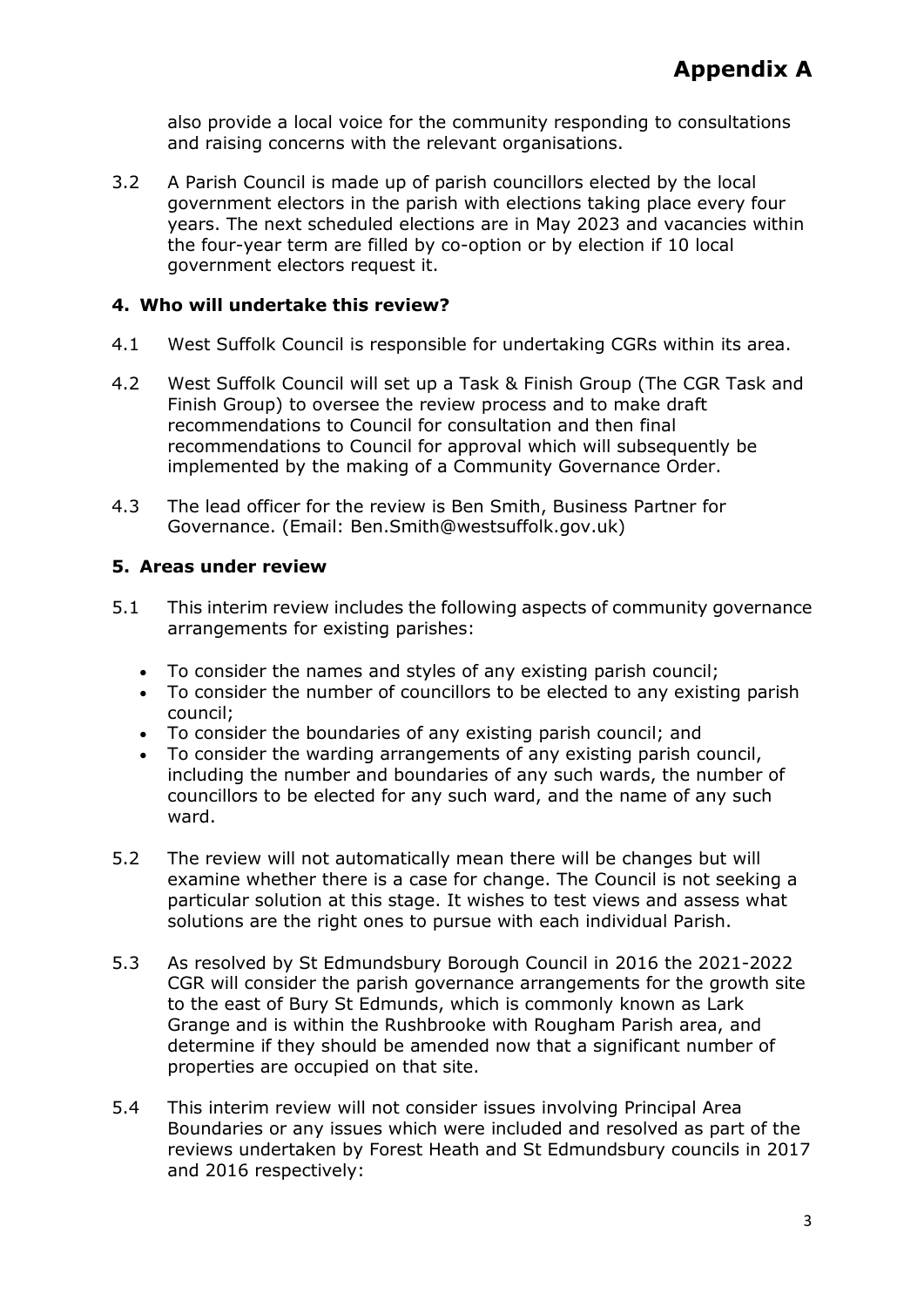- Forest Heath District Council CGR 2017: [Community governance review](https://www.westsuffolk.gov.uk/community/cgrforestheath.cfm)  (CGR) - [Forest Heath district \(westsuffolk.gov.uk\)](https://www.westsuffolk.gov.uk/community/cgrforestheath.cfm)
- St Edmundsbury Borough Council CGR 2016: [Decision notices for the](https://www.westsuffolk.gov.uk/community/cgrdecisionnotices.cfm)  [Community Governance Review \(westsuffolk.gov.uk\)](https://www.westsuffolk.gov.uk/community/cgrdecisionnotices.cfm)

# **6. Consultation**

- 6.1 The Council will publicise the review by displaying a notice at the Council Offices and on the Council's website. The Council will consult widely on the review including but not limited to:
	- Local government electors/residents of the district
	- Parish and town councils
	- Parish meetings
	- District councillors
	- County councillors
	- Members of Parliament
	- Residents Associations
	- Local businesses
	- Local public and voluntary organisations
	- Suffolk Association of Local Councils
- 6.2 The Council is required to consult on the recommended changes to parish arrangements and will undertake consultation which is proportionate to the issue being consulted on to ensure that any person or body who has an interest in the issue, or is affected by the issue, has an opportunity to submit their views. The Council will write to those with an interest inviting them to submit their views at all stages of the consultation.
- 6.3 The task and finish group will oversee the public engagement strategy to ensure that this is robust and proportionate.
- 6.4 Before making any recommendation or publishing final proposals the Council will take full account of the views and suggestions put forward by local people and organisations and will comply with the statutory consultation requirements by:
	- Consulting local government electors and other persons or bodies which appear to the Council to have an interest in the review (see above);
	- Taking into account any representations received in connection with the review;
	- Notifying consultees of the outcome of the review; and
	- Publishing all decisions taken and the reasons for such decisions.
- 6.5 Information about each stage of the review will be published on the Council's website and will be made available for inspection at West Suffolk House, Western Way, Bury St Edmunds, IP33 3YU. Public libraries and parish and town councils will also be encouraged to make information available where facilities are available. Press releases and other publicity will be issued where appropriate.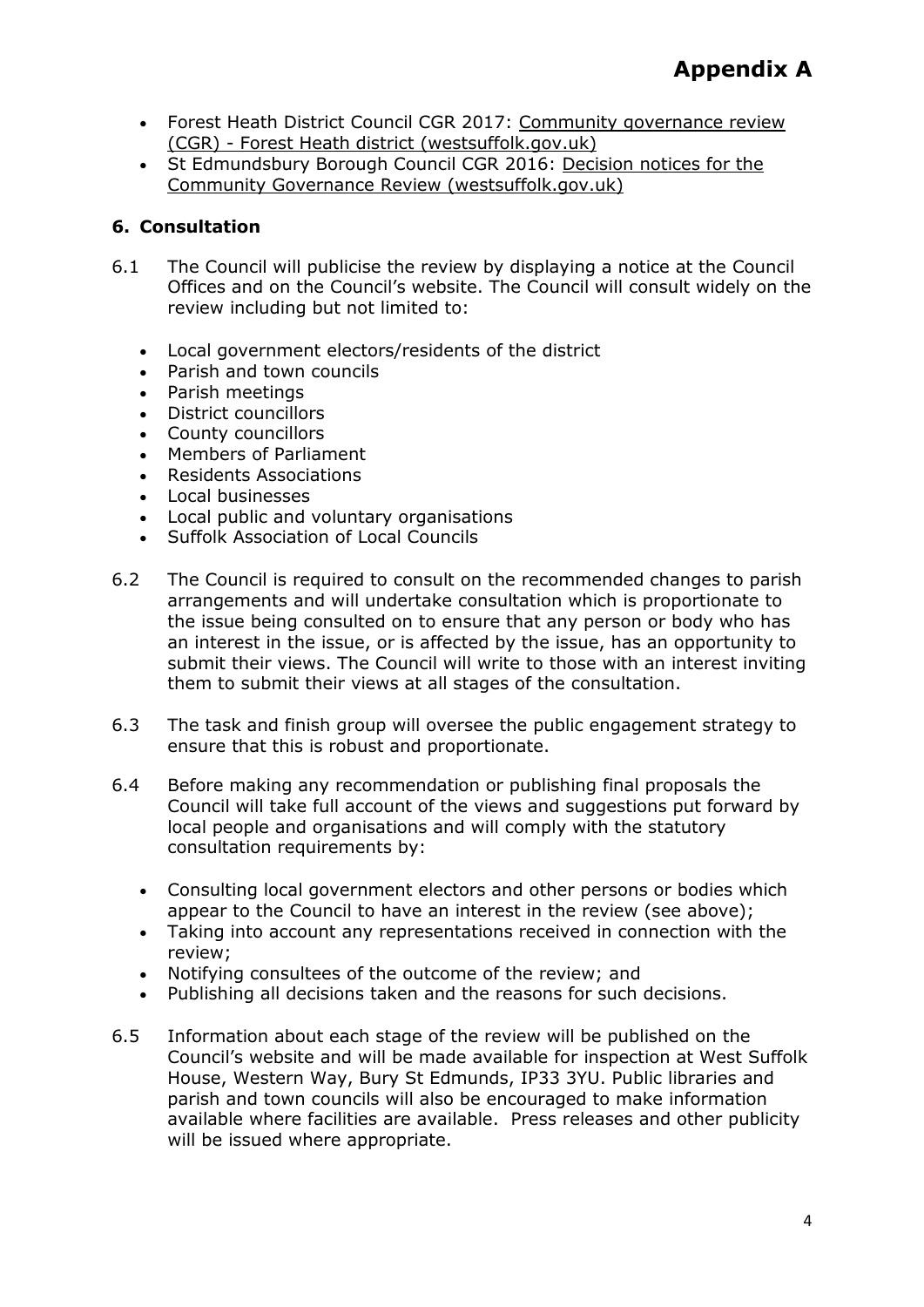# **Appendix A**

# **7. Indicative Timeline and Key Stages**

| <b>Stage</b>       | <b>Action</b>                                                                                                                         | <b>Dates</b>                                                               |
|--------------------|---------------------------------------------------------------------------------------------------------------------------------------|----------------------------------------------------------------------------|
| Authorisation      | Council resolves to undertake<br><b>CGR</b><br>Terms of Reference Approved<br>Task and Finish Group established                       | Council - 14<br>December 2021                                              |
| Commencement       | Notice of Review published                                                                                                            | 17 December 2021                                                           |
| Stage One          | Consultation with stakeholders -<br>initial submissions invited on<br>future arrangements in<br>accordance with terms of<br>reference | January 2022 -<br>February (2 months)                                      |
| Stage Two          | Consideration of submissions<br>received<br>Draft recommendations prepared                                                            | <b>March 2022</b>                                                          |
| <b>Stage Three</b> | Draft recommendations to be<br>considered by Council and<br>approved for further consultation                                         | 22 March 2022                                                              |
| Stage Four         | Consultation with stakeholders on<br>draft recommendations<br>Final recommendations prepared                                          | April 2022 - June<br>2022 (3months)                                        |
| Stage Five         | Final recommendations to be<br>considered by Council with<br>resolution to make a Re-<br>organisation Order                           | Council - September<br>2022                                                |
| Stage Six          | Re-organisation Order made                                                                                                            | As soon as practicable<br>after publication of<br>final<br>recommendations |

*Please note that any Community Governance Order made following a CGR should, for administrative and financial reasons take effect on 1 April following the date on which the Order is made. Electoral arrangements will come into force at the first elections to any new Parish Council following the making of the Order.* 

# **8. Considerations**

8.1 Legislation requires that the Council must ensure that community governance within the area: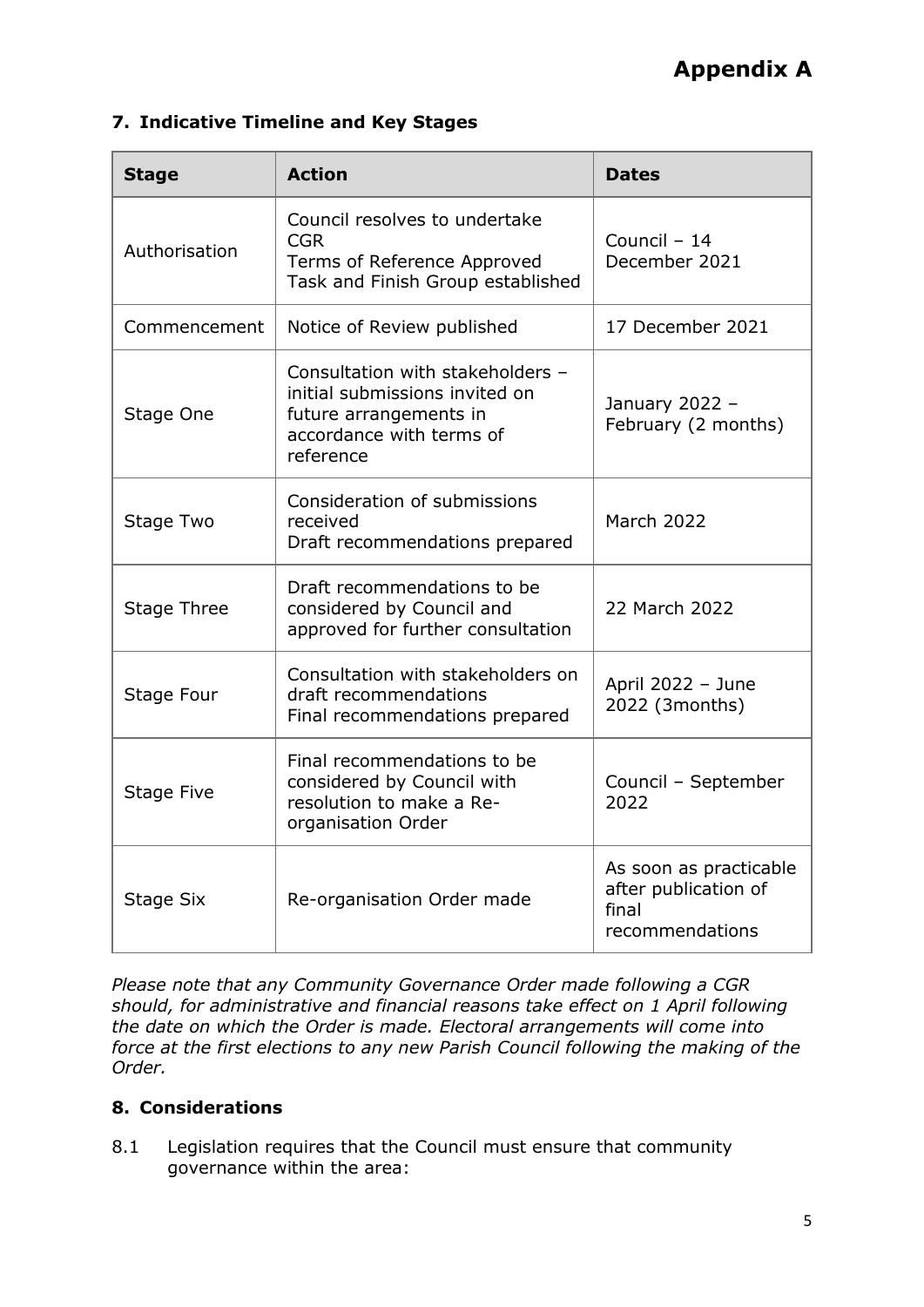- reflects the identities and interests of the communities in the area; and
- be effective and convenient and takes into account any other arrangements for the purpose of community representation or engagement in the area.
- 8.2 In considering proposals for change, the Council will take the following into account:
	- a strong, inclusive community and voluntary sector;
	- a sense of civic values, responsibility and pride;
	- a sense of place a place with a 'positive' feeling for people and local distinctiveness;
	- reflective of the identities and interests of the community in that area;
	- the impact of community governance arrangements on community cohesion; and
	- the size, population and boundaries of a local community or parish.

### Electorate forecasts

- 8.3 When considering the electoral arrangements of the parishes in the area the Council must consider any likely future change in the number or distribution of electors within five years from the day the review commences.
- 8.4 The review will use the latest electorate figures available at a parish level together with the estimated delivery of new dwellings within the five-year period taken from the Council's most recent Five-Year Housing Land Supply Statement.
- 8.5 This information will be included as part of the draft and final recommendations.

#### Parish names and alternative styles for parishes

- 8.6 The Council will endeavour to reflect existing or historic place names and will consider any ward names proposed any local interested parties. The Council will be mindful of Section 75 of the Local Government Act 1972 with regards to changing the name of a parish and subsequent notification and to Sections 87 and 88 of the 2007 Act and related guidance.
- 8.7 Alternative styles for parishes were introduced by the 2007 Act which could replace the 'parish' style – community, neighbourhood or village. Town status continues to be available to a parish (S247 of the Local Government Act 1972) but for as long as a parish has an alternative style it will not be able to have the status of a town and vice versa.
- 8.8 At the request of a parish the District Council as principal authority can change the name of a parish to reflect the style adopted.
- 8.9 If an existing parish is under review the Council will make recommendations as to whether the geographical name of the parish should change but it will be for the parish council or meeting to resolve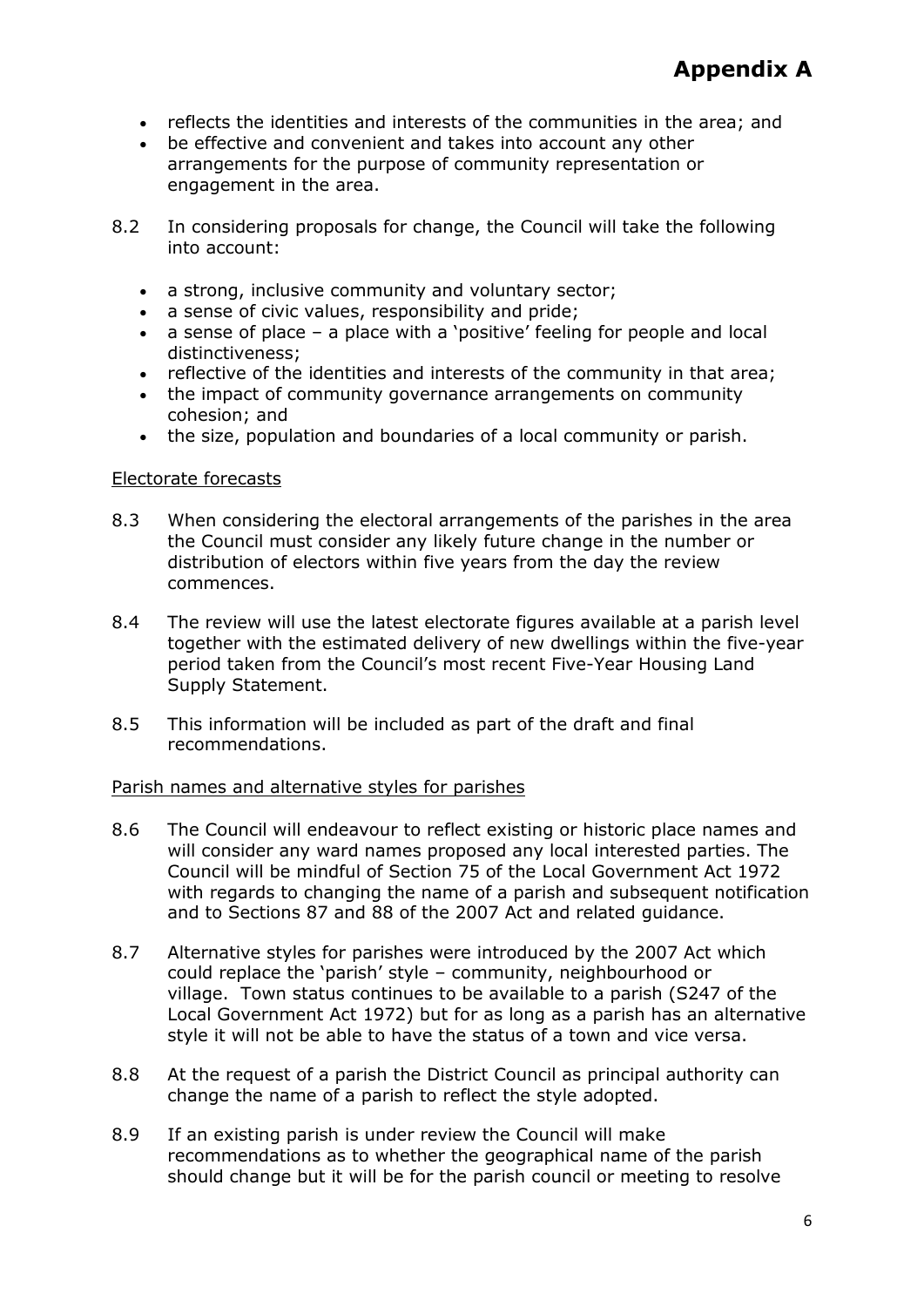whether the parish should have one of the alternative styles or retain the 'parish' style.

# Parish boundaries

8.10 The Council will consider the effect of new and forecast development activity on existing parish boundaries. Parish boundaries should be easily identifiable and reflect the separation of settlements recognised locally as having their own identity. These boundaries should generally reflect the areas between communities with low populations or physical barriers such as rivers or man-made features such as railways or motorways.

### Council size (number of councillors)

- 8.11 The minimum number of parish councillors that a council can have is five. A quorum for a parish council is three or a third, whichever is the greater number.
- 8.12 National research guidance suggests the following levels of representation for parish councils:

| <b>Electorate</b>   | <b>Councillor Allocation</b> |
|---------------------|------------------------------|
| Less than 500       | $5 - 8$                      |
| $501 - 2,500$       | $6 - 12$                     |
| $2,501 - 10,000$    | $9 - 16$                     |
| $10,001 - 20,000$   | $13 - 27$                    |
| Greater than 20,000 | $13 - 31$                    |

- 8.13 Government guidance is that each area should be considered on its own merits having regard to population, geography and the pattern of communities. The Council will pay particular attention to existing levels of representation and existing council sizes which have stood the test of time.
- 8.14 In considering requests to change the number of councillors on any individual parish council the Council will review the electoral history for the parish including the number of contested elections that have been held, the number of vacant seats following normal parish elections (every 4 years) and the history of co-options (i.e. has the council been able to fill vacancies).

# Parish Warding

8.15 The Council is required to consider the following points when deliberating whether a parish should be divided into wards for the purposes of elections: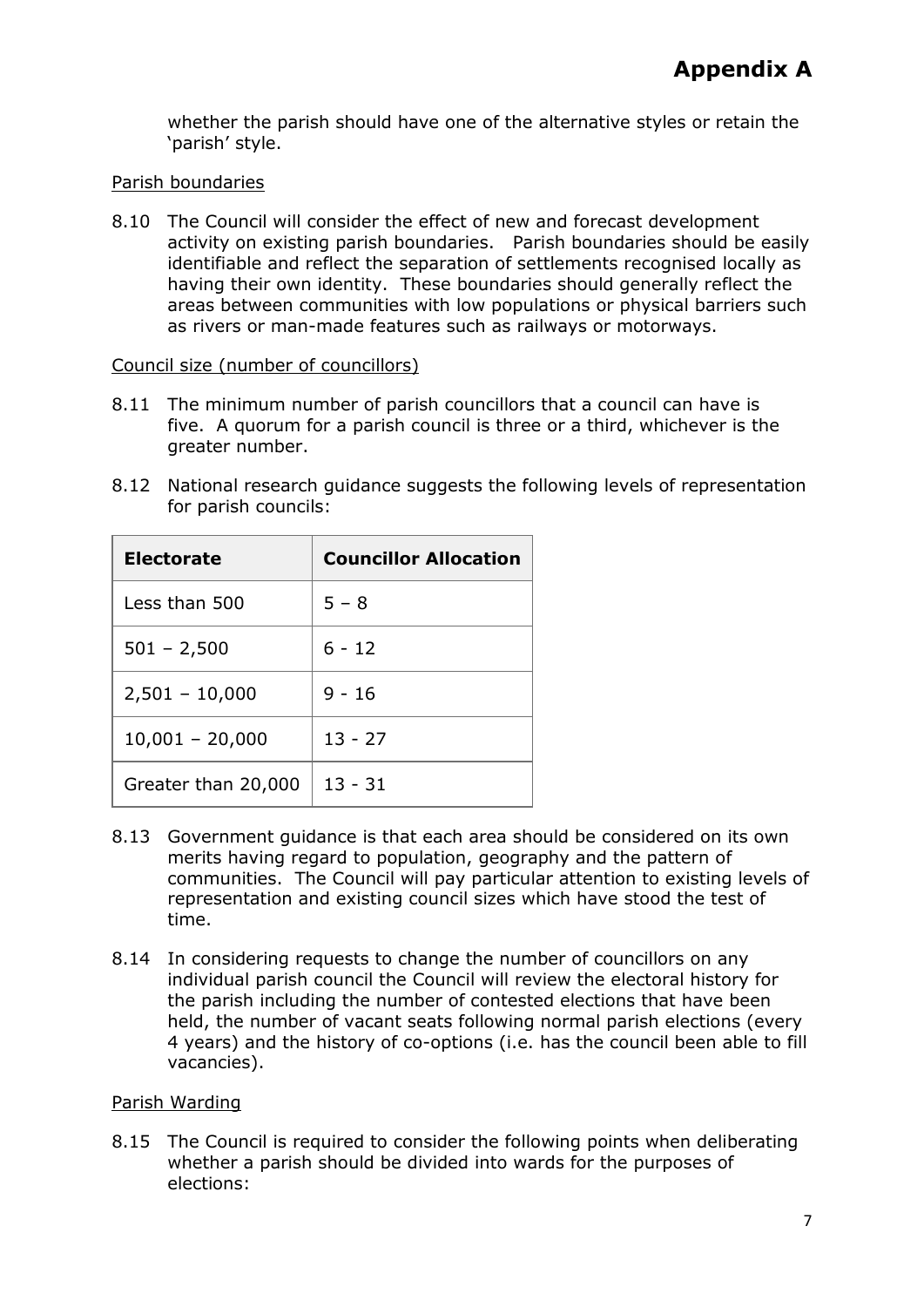- whether the number or distribution of the local government electors for the parish would make a single election of councillors impracticable or inconvenient,
- whether it is desirable that any area, or areas, of the parish should be separately represented on the council.
- 8.16 The Government's guidance is that warding of parishes may not be justified for largely rural areas based predominantly on a single centrally located village. Conversely, warding may be appropriate where a parish encompasses a number of villages with separate identities or where there has been urban overspill at the edge of a town into a parish.
- 8.17 In considering parish wards the Council will ensure that electoral equality is retained (the principle that each person's vote should be of equal weight so far as is possible). This will be achieved by keeping the councillor/elector ratio similar across any warded areas.
- 8.18 The Local Government Boundary Commission for England (LGBCE) recently completed an Electoral Review as part of the creation of West Suffolk Council and made changes to the parish warding arrangements in Bury St Edmunds, Newmarket and Haverhill. The LGBCE has since completed an electoral review of Suffolk County Council and created coterminous boundaries which provide the opportunity to review the parish warding arrangements.

### **9. Reorganisation of Community Governance Orders and Commencement**

- 9.1 The review will be completed when the Council resolves to accept the final recommendations and authorises completion of the Reorganisation of Community Governance Order.
- 9.2 Copies of the Order, supporting maps and documents setting out the reasons for the decisions taken will be placed on deposit at West Suffolk House, Western Way, Bury St Edmunds and on the Council's website. They will be publicised in accordance with the requirements of the 2017 Act. All parishes will be notified of the outcomes of the review.
- 9.3 Copies of the Reorganisation of Community Governance Order will be sent to:
	- the Secretary of State for Levelling Up, Housing and Communities
	- the Local Government Boundary Commission for England
	- the Office of National Statistics
	- the Director General of the Ordnance Survey
	- Suffolk County Council
	- the Audit Commission
	- Suffolk Association of Local Councils